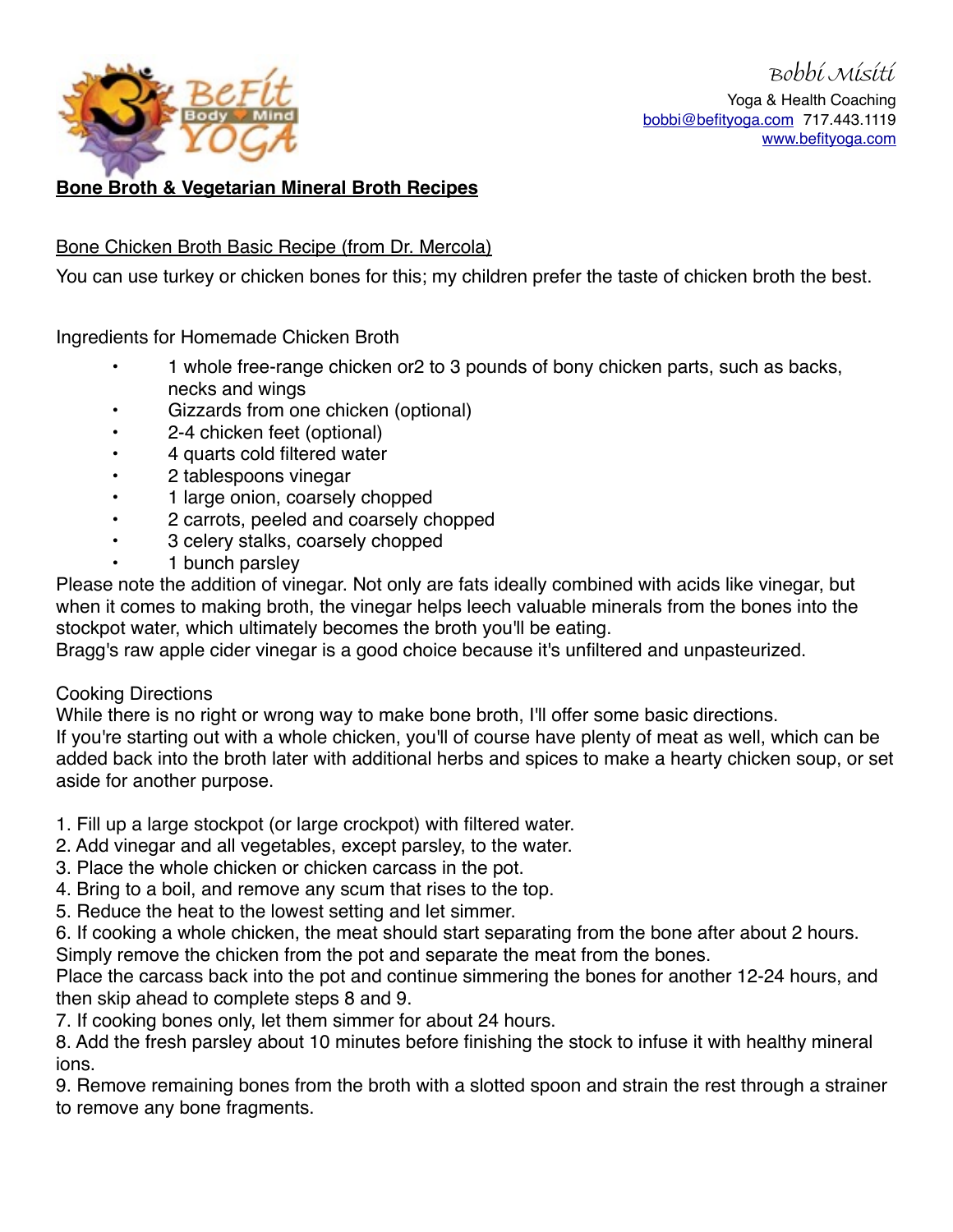

You can freeze this in mason jars to keep some on hand.

NOTE: You can make this with cow's bones or fish bones. For someone sensitive to histamines fish bones would be better since bone broth is a source of histamines.

# **Vegetarian Options:**

# **Dr. Mark Hyman's Ultra Broth**

THE ULTRABROTH IS a wonderful, filling snack that will also provide you with many healing nutrients and alkalinize your system, making it easier to detoxify, lose weight, and feel great. The recipe can be varied according to taste.

# **UltraBroth Ingredients:**

For every three quarts of water add:

1 large onion, chopped

2 carrots, sliced

- 1 cup of daikon or white radish root and tops (ideal, but optional)
- 1 cup of winter squash cut into large cubes
- 1 cup of root vegetables: turnips, parsnips, and rutabagas for sweetness
- 2 cups of chopped greens: kale, parsley, beet greens, collard greens, chard, dandelion,
- cilantro or other greens
- 2 celery stalks
- ½ cup of sea weed: nori, dulse, wakame, kelp, or kombu
- ½ cup of cabbage
- 4 ½-inch slices of fresh ginger
- 2 cloves of whole garlic (not chopped or crushed)

Sea salt, to taste

1 cup fresh or dried shitake or maitake mushrooms (If available; these contain powerful immune boosting properties.)

Add all the ingredients at once and place on a low boil for approximately 60 minutes. It may take a little longer. Simply continue to boil to taste.

Cool, strain (compost the cooked vegetables), and store in a large, tightly-sealed glass container in the fridge, or save some for freezing.

Simply heat gently and drink up to 3–4 cups a day.

Makes: 2 quarts or 8 cups Prep time: 30 minutes Cook time: 60 minutes

# **Rebecca Katz's Magic Mineral Broth**

This is my Rosetta stone of soup, a broth that can be transformed to meet a myriad nutritional needs, serving as everything from a delicious sipping tea to the powerful base for more hearty soups and stews. So no matter what a person's appetite, it can provide a tremendous nutritional boost. This rejuvenating liquid, chock-full of magnesium,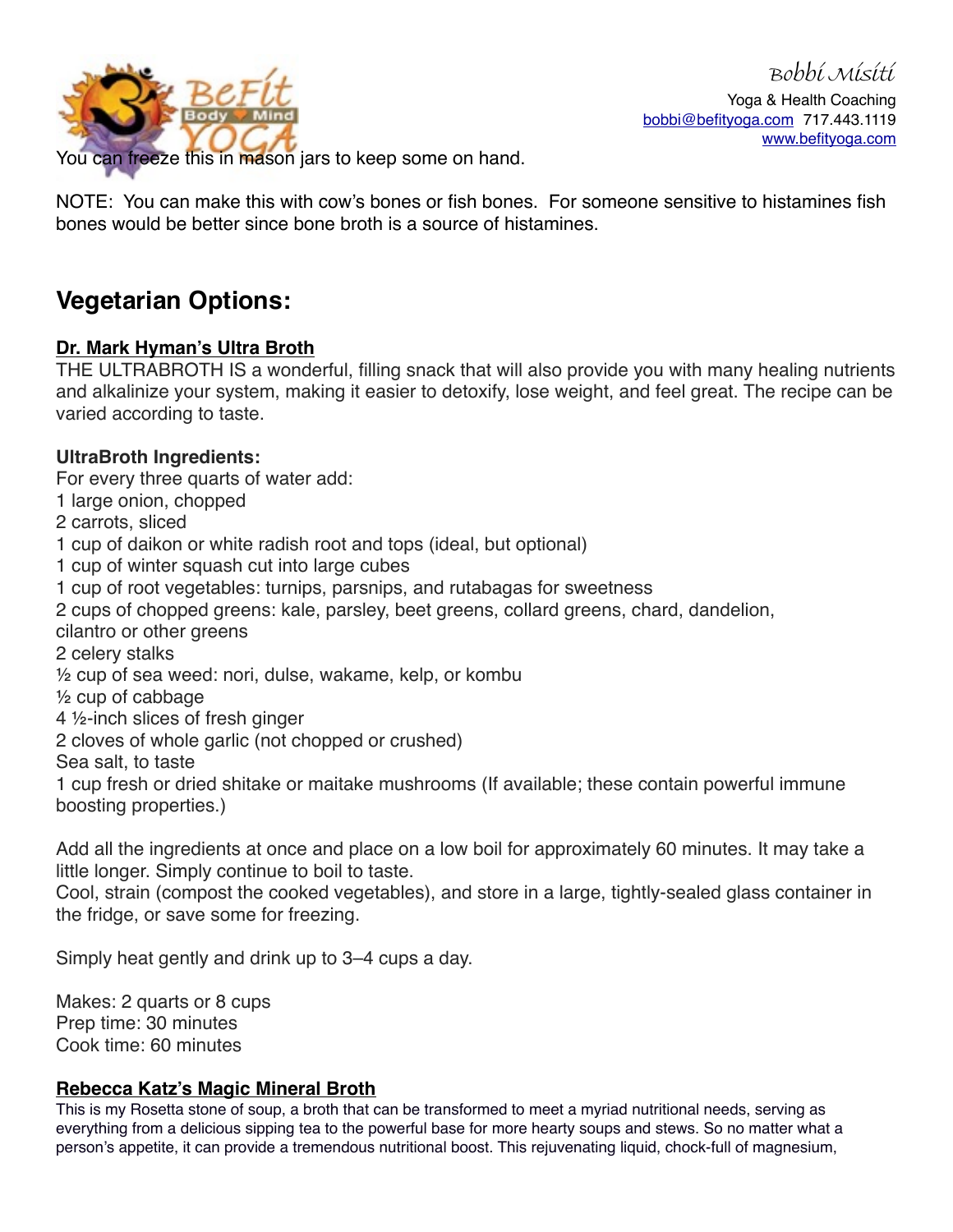

Yoga & Health Coaching [bobbi@befityoga.com](mailto:bobbi@befityoga.com) 717.443.1119 [www.befityoga.com](http://www.befityoga.com)

potassium, and sodium, allows the body to refresh and restore itself. I think of it as a tonic, designed to keep you in tip-top shape.

#### **Ingredients**

#### **Makes 6 quarts**

6 unpeeled carrots, cut into thirds 2 unpeeled yellow onions, cut into chunks 1 leek, white and green parts, cut into thirds 1 bunch celery, including the heart, cut into thirds 4 unpeeled red potatoes, quartered 2 unpeeled Japanese or regular sweet potatoes, quartered 1 unpeeled garnet yam, quartered 5 unpeeled cloves garlic, halved 1/2 bunch fresh flat-leaf parsley 1 (8-inch) strip of *kombu\** 12 black peppercorns 4 whole **[allspice](http://www.spicely.com/#_l_6z)** or juniper berries 2 bay leaves 8 quarts cold, filtered water 1 teaspoon sea salt



*\*Kombu is a mineral-rich seaweed (in the kelp family) that adds an umami or savory flavor to stocks and broths. Kombu is usually found in the Asian section of a grocery store near the nori (seaweed sheets) that are used for sushi. Store dried Kombu in a cool dark area in your pantry. [You can also order it here.](http://www.amazon.com/gp/product/B001HTKNFA/ref=as_li_tl?ie=UTF8&camp=1789&creative=9325&creativeASIN=B001HTKNFA&linkCode=as2&tag=rebeccakatzco-20&linkId=GO3G654IWYCDD2VJ)*

## **Preparations**

Rinse all of the vegetables well, including the kombu. In a 12-quart or larger stockpot, combine the carrots, onions, leek, celery, potatoes, sweet potatoes, yam, garlic, parsley, kombu, peppercorns, allspice berries, and bay leaves.

Fill the pot with the water to 2 inches below the rim, cover, and bring to a boil.

Remove the lid, decrease the heat to low, and simmer, uncovered, for at least 2 hours. As the broth simmers, some of the water will evaporate; add more if the vegetables begin to peek out. Simmer until the full richness of the vegetables can be tasted.

Strain the broth through a large, coarse-mesh sieve (remember to use a heat-resistant container underneath), then add salt to taste.

Let cool to room temperature before refrigerating or freezing.

## **Fish Bone Broth**

a recipe from Greg Fear

## **Ingredients**

- 1-2 non-oily fish carcasses from cod, sole, haddock, hake, etc.
- 1 Tbs. butter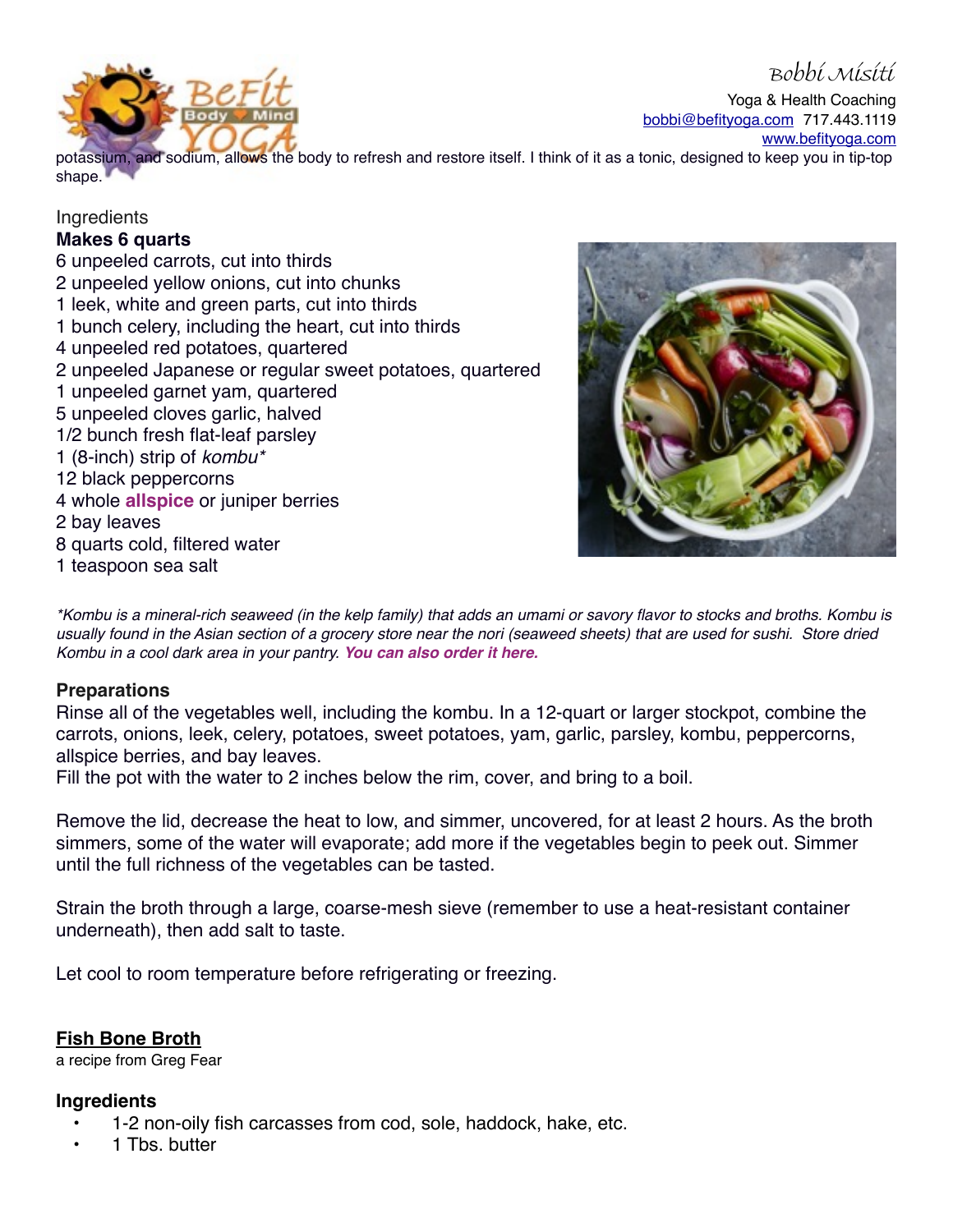

Bobbi Misiti Yoga & Health Coaching [bobbi@befityoga.com](mailto:bobbi@befityoga.com) 717.443.1119 [www.befityoga.com](http://www.befityoga.com)

- Vegetables, diced fine 1 onion, 1-2 carrots, 1-2 celery
- 1 c. dry white wine, optional
- Herbs, optional 3-4 sprigs thyme, 2 bay leaves,  $\frac{1}{2}$ -1 tsp. peppercorns
- Cold, filtered water, to cover
- 1-2 fish heads, gills removed

# **Instructions**

1 Simmer veggies in butter over medium heat for about 5-10 minutes. Place fish carcasses, fish heads, herbs and peppercorns over veggies, cover and simmer 5-10 more minutes. This will stimulate the fish to release their flavors before adding the water.



- 2 Add wine (if using) and water to cover the carcasses and bring to a simmer and skim scum that forms on the surface. The scum won't hurt you! It's just some impurities that get released. This happens in all types of bone broths.
- 3 Simmer gently 45-60 minutes.
- 4 Strain broth from carcasses and veggies.
- 5 Store in the fridge for up to 5 days. Freeze whatever you won't use within that time.

# **Beef Marrow Bone Broth Recipe**

## **Ingredients**

- 3-4 pounds beef marrow and knuckle bones
- 2 pounds meaty bones such as short ribs
- 1/2 cup raw [apple cider vinegar](http://articles.mercola.com/apple-cider-vinegar-benefits-uses.aspx)
- 4 quarts filtered water
- 3 celery stalks, halved
- 3 carrots, halved
- 3 onions, quartered
- Handful of fresh parsley
- Sea salt

## **Procedure**

- 1 Place bones in a pot or a crockpot, add apple cider vinegar and water, and let the mixture sit for 1 hour so the vinegar can leach the mineral out of the bones.
- 2 Add more water if needed to cover the bones.
- 3 Add the vegetables bring to a boil and skim the scum from the top and discard.
- 4 Reduce to a low simmer, cover, and cook for 24-72 hours (if you're not comfortable leaving the pot to simmer overnight, turn off the heat and let it sit overnight, then turn it back on and let simmer all day the next day)
- 5 During the last 10 minutes of cooking, throw in a handful of fresh parsley for added flavor and minerals.
- 6 Let the broth cool and strain it, making sure all marrow is knocked out of the marrow bones and into the broth.